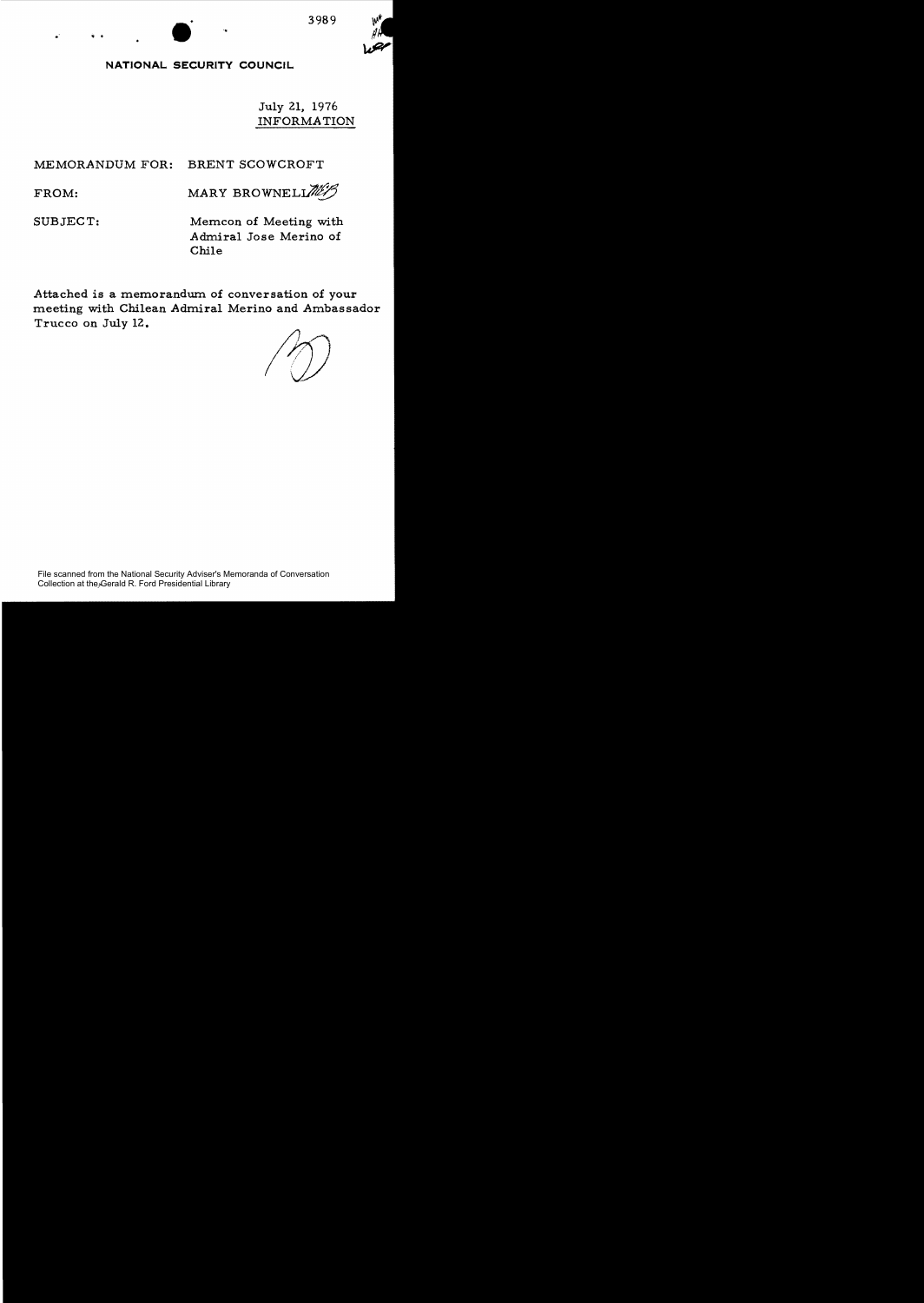### **THE WHITE HOUSE**

#### WASHINGTON

GONFIDENTIAL

# MEMORANDUM OF CONVERSATION

PARTICIPANTS: Brent Scowcroft, Assistant to the President for National Security Affairs Admiral Jose Toribio Merino, Chilean Junta Member Manuel Trucco, Chilean Ambassador to the United States Rear Admiral Ronald McIntyre, Chilean Naval Attache Mary Brownell, NSC Staff (Notetaker) DATE AND PLACE: Monday, July 12, 3 p.m., Brent Scowcroft's Office, White House

Admiral Merino said Chile is grateful for what the United States has done for it. He pointed out, however, that there is a continuing problem which the United States must resolve with regard to the supply of naval spares to maintain deteriorating equipment previously purchased from the United States. Chile can buy the materials abroad but they are much, much more expensive. He noted that the United States supplies Argentina and Peru, but not Chile.

Scowcroft noted that this is a very difficult situation for us because the supply of military equipment to Chile has become a highly emotional issue with the Congress.

Merino expressed concern about the possibility of a Peruvian attack against Chile, noting that Peru has vastly superior military forces and equipment and is receiving Soviet and Cuban support. He added that if Chile should be attacked, we could expect increasing problems also in neighboring nations such as Argentina, Uruguay, Bolivia, and Peru.

Scowcroft said we have done the best we could for Chile and in fact had come out better than we had expected earlier in the year would be possible. We were able to get the pipeline approved. He added that

DECLASSIFIED  **E.O. 12958, Sec. 3.5** NSC Memo, 11/24/98, State Dept. Guidelines By <u>KBH</u>, MARA Late 3/10/q9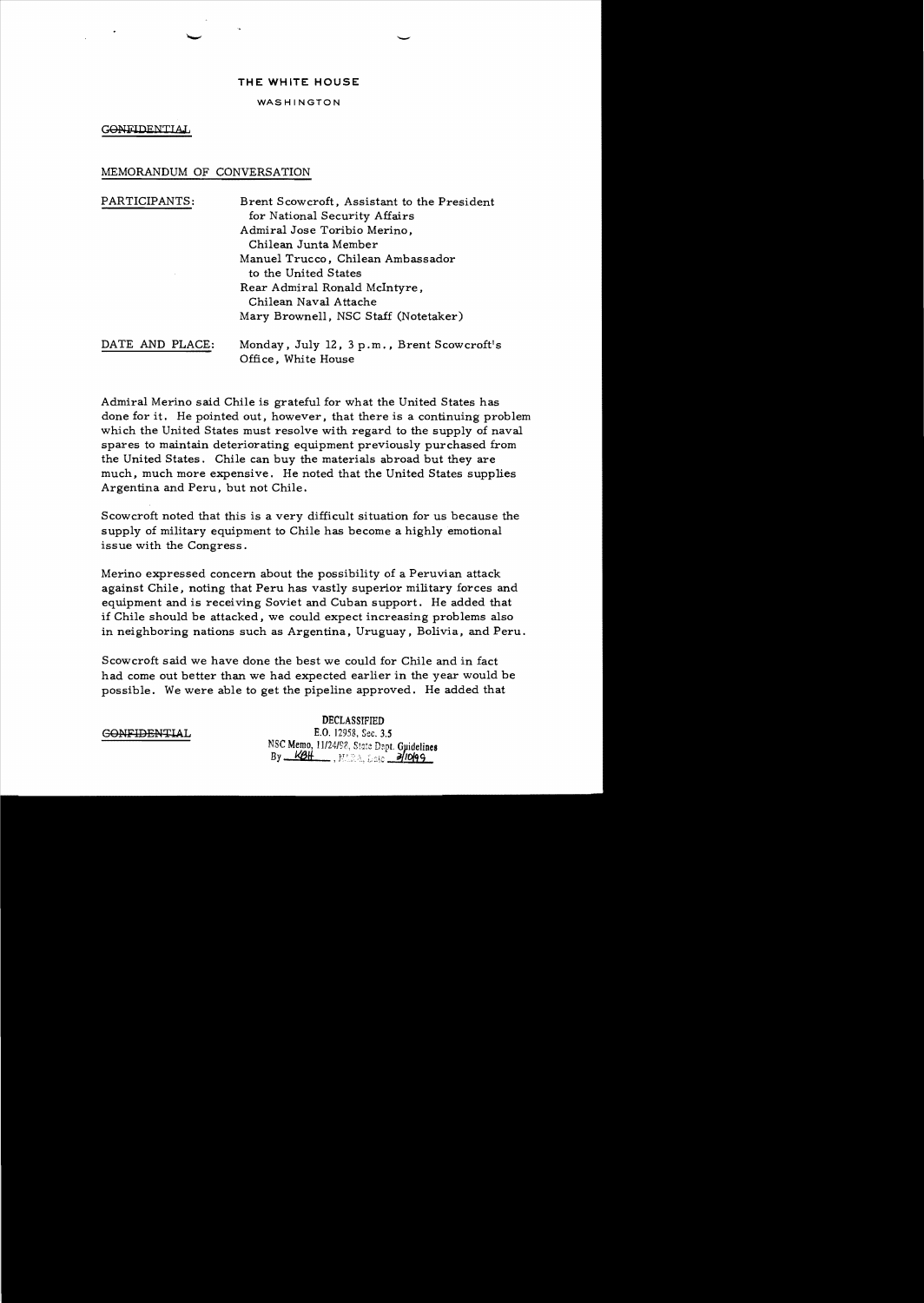## $\begin{array}{ccc} \text{G}\text{ONF} \text{I}\text{D}\text{E}\text{N} \text{T} \text{I}\text{A}\text{L} \end{array}$  2

our worst problems with the Congress may have passed and some additional movement may be possible later in the year. He also noted that we are aware the Chileans have taken some positive steps. We are aware of Chile's problems and of their needs and would be willing to do what we can to help Chile acquire these needed spares elsewhere if that would be useful.

Ambassador Trucco returned to the mention of positive actions which have been taken by Chile and said that Chile will be doing more. Within 35 days he expects new Constitutional Acts to be issued which will contain human rights protections. He also brought up the Harkin Amendment requiring the United States to vote negatively in international financial institutions against loans to countries that have been sanctioned on human rights and do not cooperate with the UN or the OAS on human rights. He stressed that Chile has not been sanctioned and pointed to debate on the issue at the OAS General Assembly in Santiago as evidence Chile is cooperating with the OAS. Chile is still talking with the UN regarding a possible Working Group visit, but the Working Group is trying to make it as difficult as possible for Chile to accept a visit by taking actions such as scheduling its first meeting on the Chile human rights question in Mexico -- the only country which refused to attend the General Assembly. He handed Scowcroft a copy of a letter to the President of the UN Commission on Human Rights seeking to stop that meeting in Mexico. The Ambassador said Chile is trying to keep open the possibility of a meeting with the Working Group, which would help solve the problem for the United States as well as for Chile.

In response to comments on Cuban presence in Peru, Scowcroft noted that any information on this subject would be helpful to us. While we have heard reports of Cuban military presence, we have no confirmation of anything that would approach the numbers mentioned.

Admiral Merino expressed appreciation for the meeting.

#### €OfiFIDENTIA:t.